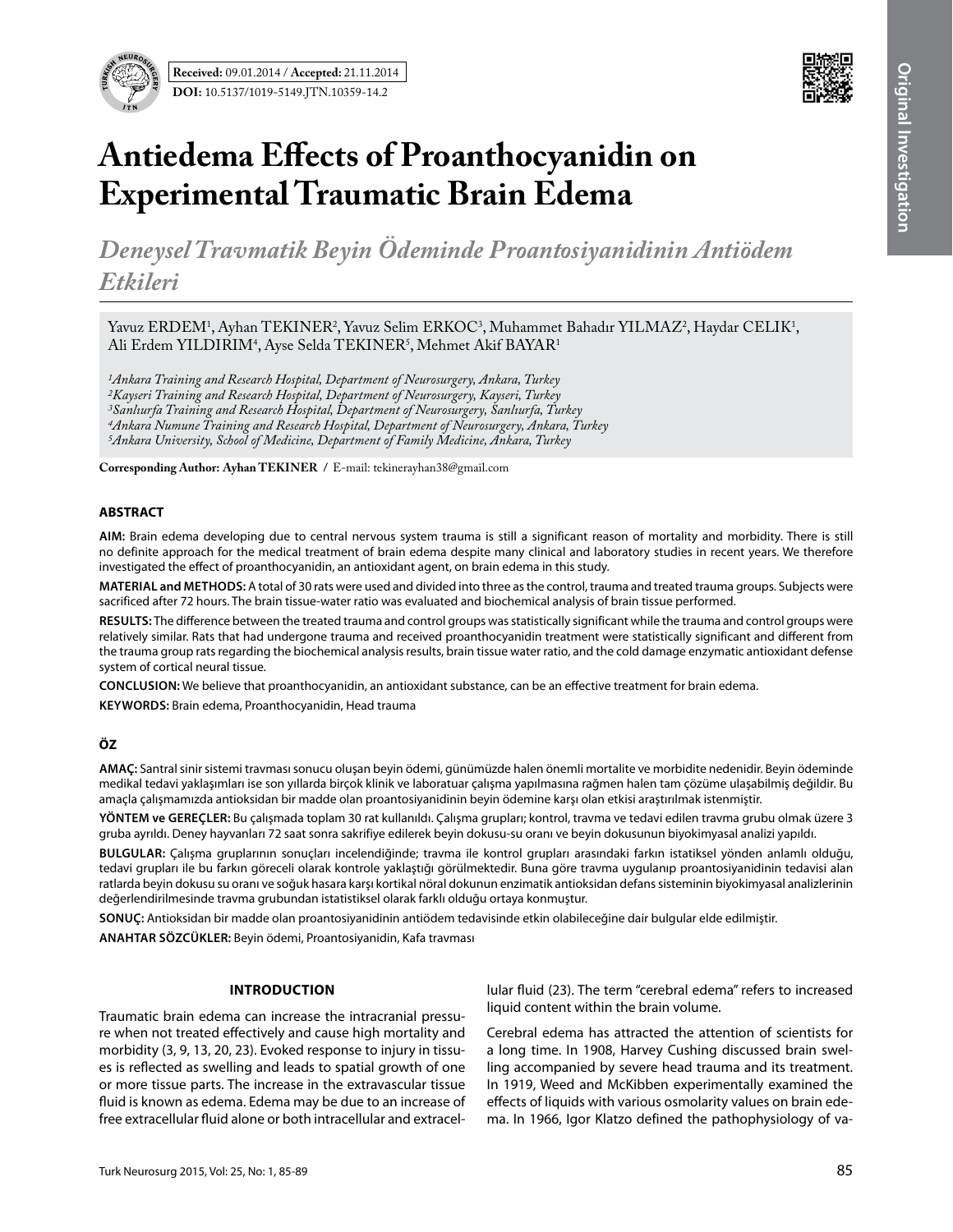sogenic and cytotoxic edema for the first time (16). Cytotoxic edema is defined as cellular swelling and is characterized by the loss of cell membrane ion pump function (2). This type of edema is observed after ischemia and hypoxia.

Brain injuries such as cerebral hypoxia, ischemia and trauma cause arachidonic acid release and this can cause cerebral edema in at least two ways (4). First, this fatty acid enters the phospholipid layer rapidly due to its ampholytic feature and can change the functional properties of these membranes. Secondly, endothelial leukocyte adhesion and penetration increases and leads to endothelial injury. Arachidonic acid metabolites and especially leukotrienes are known to be potential mediators of blood-brain barrier dysfunction (5). Bradykinin also has an effect that is similar to arachidonic acid (19). The current aim in brain edema treatment is to decrease the intracranial pressure by controlling the hydrostatic, osmotic and oncotic effects and providing cerebrovascular permeability (25). Various medical treatments are being investigated for this purpose. We used proanthocyanidin, which has a strong antioxidant action, considering that its antioxidant effect might be effective in preventing the destruction of cell membranes, mitochondria and vascular structures.

# **Materıal and Methods**

A total of 30 male *Rattus norvegicus* type rats weighing 150+/- 10 g were randomly divided into three groups. Only craniectomy was performed in group I, the control group (n=10); craniectomy and trauma were performed in group II, the trauma group (n=10); craniectomy, trauma and medical treatment were performed in group III, the trauma and treatment group (n=10). Rats in group II and III underwent cold damage after craniectomy (30). The rats were sacrificed at 72 hours. The tissues were examined for water ratio and biochemical analysis of brain tissue was performed.

### *Surgical Procedure*

Anesthesia: We administered 35 mg/kg of ketamine hydrochloride (Ketalar 5% solution, Eczacıbası) and 1.5 mg/kg of Rompun (Xylazine 2% solution, Bayer) intramuscularly before the surgical procedure to all rats.

Craniectomy, cold injury: We followed the method of Tominaga and Ohnishi (30). We used a vertical midline incision. The sagittal and left coronal sutures were identified. We peeled the left parietal periosteum away from the midline. The temporal muscle was dissected and the temporal bone exposed. We then opened a small hole in the central part of the parietal bone with a dental drill during irrigation with isotonic solution for cooling purposes. We enlarged the hole with a curved mini hemostat, keeping the dura intact. A 10x15 mm craniectomy was then performed from the left midsagittal plane to the temporoparietal region. We performed standard focal freeze injury with -70°C liquid nitrogen by touching a 4x10 mm metal probe to bare dura for 45 seconds.

### *Preparation of Tissue Samples*

We waited for 72 hours and then provided anesthesia with

ketamine (85 mg/kg) before performing craniotomy. We obtained 5x5x5 mm tissue samples from the hemisphere using a microscope and microsurgical instruments, cleaned the samples with cold nitrogen and wrapped them in aluminum foil. The samples were then immersed in liquid nitrogen immediately and stored at -80°C. At the time of the analyses, they were thawed and weighed. We then used phosphatebuffered saline with a pH of 7.4 for homogenization.

# *Methods for Evaluation*

*Cerebral water content:* Groups were decapitated under anesthesia after brain samples about 5x5x5 mm were rapidly taken from the damaged hemisphere and the symmetrical area. Samples were placed into numbered aluminum foils with a predetermined weight. We recorded the fresh weight of each specimen, heated them at 105 ºC, and then kept them for 48 hours at constant temperature. The fresh and dry weights were used to calculate the results (30).

*Thiobarbituric Acid Reactive Substances (TBARS):* MDA levels were expressed as Malondialdehyde or Thiobarbituric acid reactive substances (TBARS). We used the method of Wasowicz et al (34) to determine these fluorometrically. We used the method described in our previous studies (29) to determine malondialdehyde (MDA) levels in tissue homogenate samples (29).

*Nitrite and Nitrate:* Total nitrite and nitrate concentrations were determined by a colorimetric assay utilizing Griess reagent (27). Results were expressed as nitrite and nitrate concentrations per gram wet tissue. Nitrate concentrations were calculated by subtracting nitrite concentrations from the total nitrite (nitrate + nitrite) concentrations.

*Thiols:* We used Habeeb's (10) method to determine SH groups in the homogenates and presented the results as micromoles of SH per grams of wet tissue.

*Statistical Analysis:* We used the Kruskal-Wallis test to analyze differences among the groups and then used Conover's multiple comparison procedure. Statistical analyses were performed using the SPSS 15.0 statistical software. A p value <0.05 was considered statistically significant.

### **Results**

The values for the water ratio of brain tissue and the biochemical variables (TBARS, Nitrite, Nitrate, Total Nitrite, T-SH) in the three groups were evaluated and compared with the Kruskal-Wallis test. The TBARS level, and Nitrite, Nitrate, Total Nitrite, and T-SH activity were used for oxidative stress status analysis.

All groups differed from the others for all parameters. Figure 1 presents the distribution of the study groups according to brain tissue water content. The water content was significantly higher in the trauma group compared to the control and treatment groups (p<0.05). The treatment group was not statistically different from the control group (p>0.05). Table I presents the biochemical analysis of the brain tissue. Group 1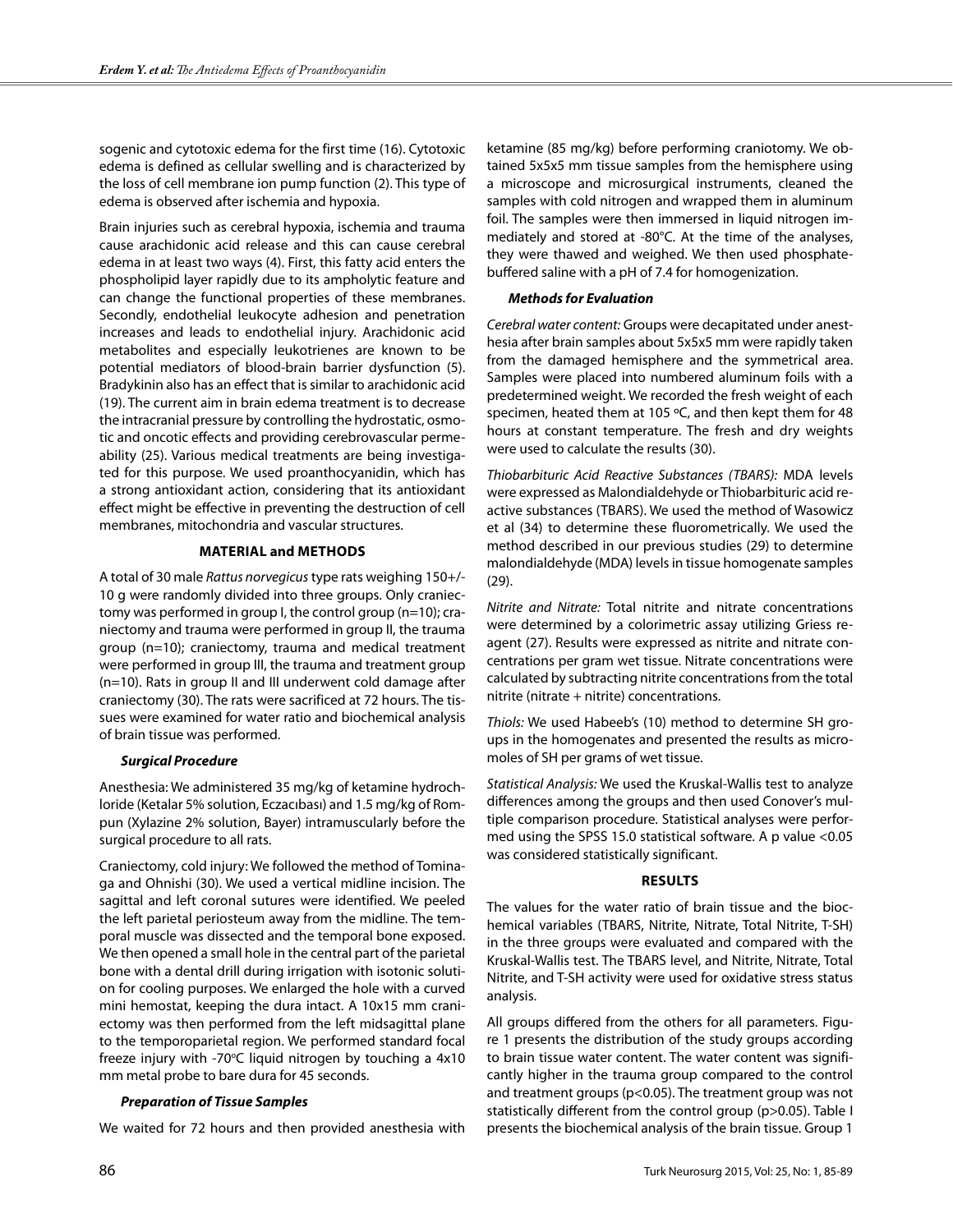had the lowest and group 2 the highest mean values. There was a significant difference between the treatment group and trauma group (p<0.05).

## **DIscussıon**

Traumatic brain injury (TBI) continues to be a major public health problem worldwide. Mortality and morbidity of posttraumatic brain injury is mostly determined by the existence and intensity of brain edema. We investigated the anti-edema effects of proanthocyanidin, an antioxidant naturally occurring in grape seed extract, in rats with traumatic brain injury (TBI) and found a considerable effect in the treatment group. The brain tissue water content, TBARS, nitrite, nitrate and total nitrite were increased in the TBI rats as expected and proanthocyanidin treatment reduced these values. Surprisingly, protein thiols (SH groups) were also increased in TBI and decreased with proanthocyanidin treatment.

Expansion of brain volume due to fluid accumulation in the brain parenchyma plays a major role in the morbidity and mortality due to brain edema following TBI with increased intracranial pressure, impaired cerebral oxygenation and perfusion, and with its contribution to ischemic injury (31). How posttraumatic brain edema develops is not well understood but "vasogenic edema" and "cytotoxic/cellular edema", which are the two major types, seem to be linked. The cytotoxic type develops first (1–6 h) after trauma with the astrocytes being affected most. Vasogenic edema develops only once 12–24 h have passed after the trauma (14).

We used the brain water content to evaluate brain edema. Figure 1 shows that brain tissue water content was significantly increased in the trauma group and decreased by proanthocyanidin in the treatment group. The only variation during the study protocol besides time was the pronthocyanidin treatment. Hence the decrease of brain water content in the treatment group seems to due to a proanthocyanidin effect.

The protective effects in oxidative stress conditions of polyphenols with their antioxidant properties are currently attract significant interest. Phenolic antioxidants such as proanthocyanidin can inhibit the oxidation of lipids, carbohydrates, proteins and nucleic acids and can also protect against free radicals (6, 12, 22, 32). They are polymers of flavonoid molecules that are widely available in vegetables, fruits, nuts, flowers, and seeds (especially grape seeds). The neuroprotective effect of proanthocyanidin is essentially based on its antioxidant properties (1, 8, 28, 33). Our results support this notion as the increased oxidative stress after TBI decreased with proanthocyanidin treatment.

The body constantly forms reactive oxygen/nitrogen species and free radicals and this is necessary for a healthy organism. These are then removed by the antioxidant defense system. The generation and removal of reactive oxygen/nitrogen is normally balanced. An imbalance is called oxidative/nitrosative stress (7, 11).

Traumatic brain injury leads to the generation of reactive oxygen and nitrogen free radicals, resulting in pleiotropic effects on the cell. The lipid peroxidation of fatty acids with two or more double bonds results in the formation of Thiobarbituric acid–reactive substances (TBARS) as an end product. Such oxygen/nitrogen radicals are particularly harmful for brain membranes. TBARS is generally a good measure of lipid peroxidation and increased TBARS concentrations in the brain tissue as in the present study indicate increased oxidative stress.

Increased oxidative stress may contribute to nitrosative stress and further cellular dysfunction in post-traumatic brain tissue. In fact, NO produced by endothelial nitric oxide synthase (eNOS) is considered to be protective against vascular diseases. NO plays a central role in the maintenance of vascular homeostasis, including regulation of the cerebral circulation. NO is also a potent vasodilator and inhibits platelet aggregation (26). In the current study, the increase of nitric oxide metabolites after trauma revealed increased nitrosative stress.

| Table I: The Comparison of the Biochemical Parameters for the Three Groups |
|----------------------------------------------------------------------------|
|----------------------------------------------------------------------------|

|                          | <b>Groups</b>                                    |                                           |                                                  |         |
|--------------------------|--------------------------------------------------|-------------------------------------------|--------------------------------------------------|---------|
|                          |                                                  | $\overline{2}$                            | 3                                                | р       |
| Variables                | $Mean \pm SD$ ,<br>Median (Min-Max)              | Mean <sub>±</sub> SD,<br>Median (Min-Max) | Mean±SD,<br>Median (Min-Max)                     |         |
| MDA (umol/g)             | $44.07 \pm 6.58$                                 | $95.89 \pm 19.70$                         | $52.66 \pm 9.71$                                 | < 0.001 |
| wet tissue               | $[42.37 (38.33 - 58.62)]$                        | $[92.41 (72.65 - 140.94)]$                | $[55.30 (38.04-63.22)]$                          |         |
| Nitrite (ug/g)           | $6.06 \pm 1.73$                                  | $10.22 \pm 1.68$                          | $7.56 \pm 1.76$                                  | < 0.001 |
| wet tissue               | $[5.28 (4.97 - 10.56)]$                          | $[10.23 (7.65 - 12.39)]$                  | $[7.11 (5.03 - 10.73)]$                          |         |
| Nitrate (ug/g)           | $31.70 \pm 2.63$                                 | $55.70 \pm 4.30$                          | $38.94 \pm 7.09$                                 | < 0.001 |
| wet tissue               | $[32.56 (27.69 - 35.29)]$                        | $[55.82 (48.78 - 61.03)]$                 | $[38.86 (30.57 - 51.01)]$                        |         |
| Total Nitrite (ug/g)     | $37.76 \pm 3.45$                                 | $65.92 \pm 3.93$                          | $46.44 \pm 8.59$                                 | < 0.001 |
| wet tissue               | $[38.98 (32.67 - 43.55)]$                        | $[65.62 (60.89 - 71.14)]$                 | $[46.97 (37.31 - 60.89)]$                        |         |
| T-SH (umol/g) wet tissue | $107.98 \pm 6.05$<br>$[109.52 (97.80 - 115.02)]$ | 175.46±29.98<br>$[184.93(112.04-204.70)]$ | $121.97 \pm 27.38$<br>$[114.92 (102.06-198.37)]$ | < 0.001 |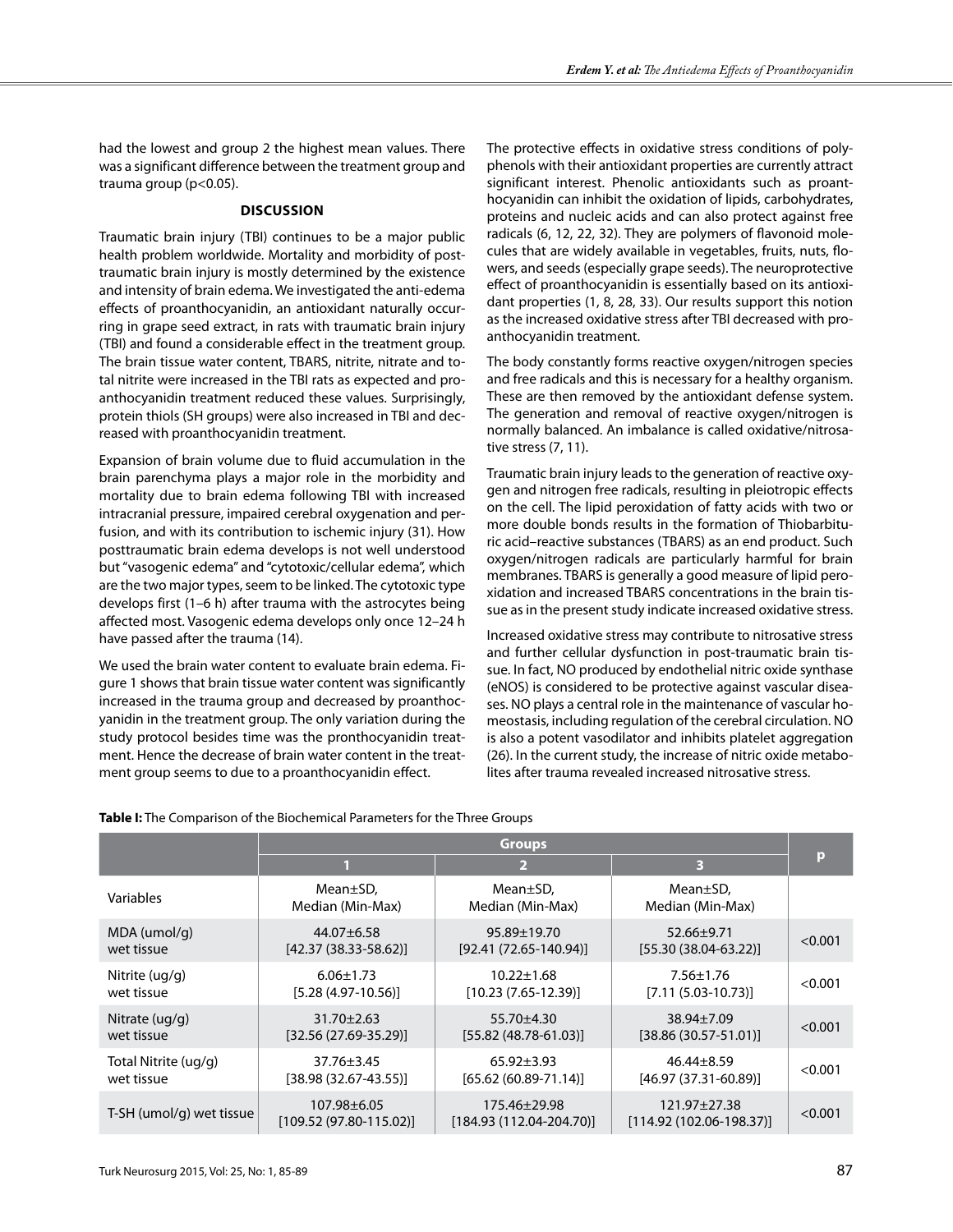

**Figure 1:** The brain tissue water ratios of the three groups.

Bioavailable NO is depleted and local oxidative/nitrosative stress increased when the levels of reactive oxygen species and especially superoxide anion increase and combine with NO, forming peroxynitrite (ONOO-). This damages the endothelium as it leads to nitric oxide uncoupling and initiates or accelerates stress. Decreased NO also adheres to the endothelial surface and disrupts the vascular endothelium.

Ischemia secondary to brain trauma can also damage brain tissue with mechanisms such as superoxide anion by xanthine oxidase, NOS, and NADP(H) oxidases and mitochondrial electron transport chain leakage (17). The brain injury itself increases neuronal, glial and endothelial NOS activity. Later on, NOS activity is increased in the infiltrating neutrophils and macrophages, activated microglia and astrocytes (21). The post-ischemia reperfusion can also lead to excessive oxygen/ nitrogen free radical formation. These mainly consist of superoxide anion and NO, both strongly reactive themselves, that can also combine to form a stronger and more stable oxidant, peroxynitrite anion (18).

It has previously been reported by experimental studies that oxidative/nitrosative stress is increased in TBI. Such stress plays an important role in TBI pathogenesis. Panickar et al reported that free radical production increased when cultured astrocytes were exposed to trauma (24). Furthermore, Jayakumar et al. recently reported that traumatized astrocytes showed increased protein oxidation/nitration of Na-K-Clcotransporter-1, and that antioxidant or NOS inhibitor (L-NAME) treatment of cultures led to decreased trauma-induced NKCC1 activity and its phosphorylation (14). Jayakumar et al. reported in another study that cultured astrocytes showed peak NO levels peaked at 1 h after trauma and the levels decreased after 2 and 3 h (15). Increased oxidation/nitration are therefore primarily responsible for increased Na-K-Cl cotransporter-1 activity and consequently cellular swelling in traumatized cultured astrocytes.

## **ConclusIon**

Proanthocyanidin attenuated oxidative and nitrosative stress and decreased brain edema in this study. This effect of proanthocyanidin seems to be based on its antioxidant effects.

#### **References**

- 1. Asha Devi S, Sagar Chandrasekar BK, Manjula KR, Ishii N: Grape seed proanthocyanidin lowers brain oxidative stress in adult and middle-aged rats. Exp Gerontol 46(11): 958-964, 2011
- 2. Asttrups J: Energy requiring cell functions in the ischemic brain. J Neurosurg 56: 482-497, 1982
- 3. Berger S, Schürer L, Hartl R, Messmer K, Baethmann A: Reduction of post-traumatic intracranial hypertension by hypertonic/hyperoncotic saline/dextran and hypertonic mannitol. Neurosurgery 37:98-108, 1995
- 4. Black KL, Hoff JT: Leukotrienes increase blood-brain barrier permeability following intraparenchymal injection in rats. Ann Neurol, 6: 632-640, 1987
- 5. Colden-Stanfield M, Schilling WP, Ritchie AK, Eskin SG, Navarro LT, Kunze DL: Bradikinin induced increased in cytostic calcium and ionic currents in cultured bovine aortic endothelial cells. Circ Res 632-640, 1987
- 6. Dajas F, Rivera-Megret F, Blasina F, Arredondo F, Abin-Carriquiry JA, Costa G, Echeverry C, Lafon L, Heizen H, Ferreira M, Morquio A: Neuroprotection by flavonoids. Braz J Med Biol Res 36(12): 1613-1620, 2003
- 7. Dalle-Donne I, Rossi R, Colombo R, Giustarini D, Milzani A: Biomarkers of oxidative damage in human disease. Clin Chem 52(4): 601-623, 2006
- 8. Devi A, Jolitha AB, Ishii N: Grape seed proanthocyanidin extract (GSPE) and antioxidant defense in the brain of adult rats. Med Sci Monit 12(4): 124-129, 2006